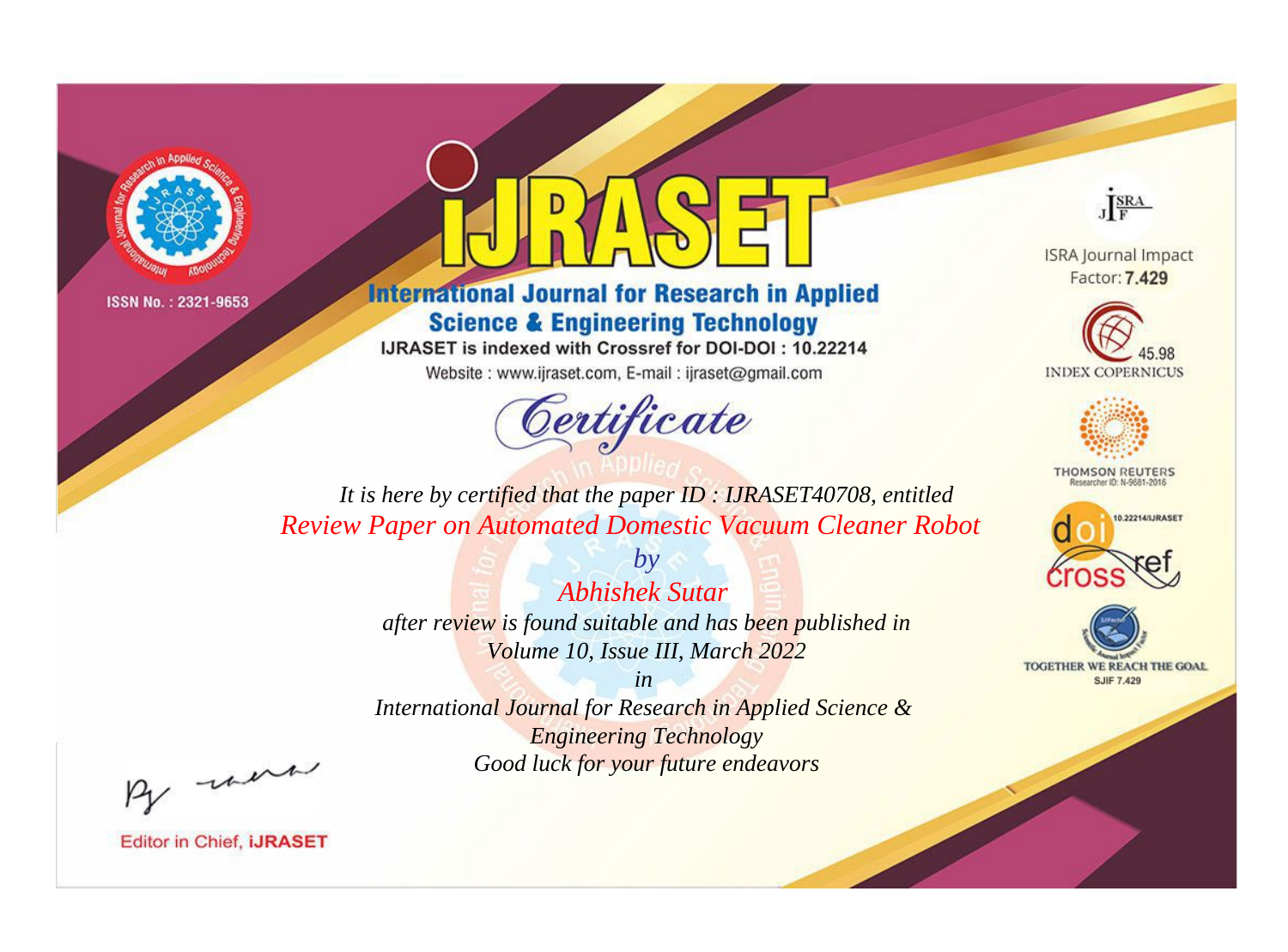

## **International Journal for Research in Applied Science & Engineering Technology**

IJRASET is indexed with Crossref for DOI-DOI: 10.22214

Website: www.ijraset.com, E-mail: ijraset@gmail.com

# Certificate



**ISRA Journal Impact** Factor: 7.429





**THOMSON REUTERS** 



TOGETHER WE REACH THE GOAL **SJIF 7.429** 

*It is here by certified that the paper ID : IJRASET40708, entitled Review Paper on Automated Domestic Vacuum Cleaner Robot*

*Ashish S* 

*by*

*after review is found suitable and has been published in Volume 10, Issue III, March 2022*

*in* 

*International Journal for Research in Applied Science & Engineering Technology Good luck for your future endeavors*

By morn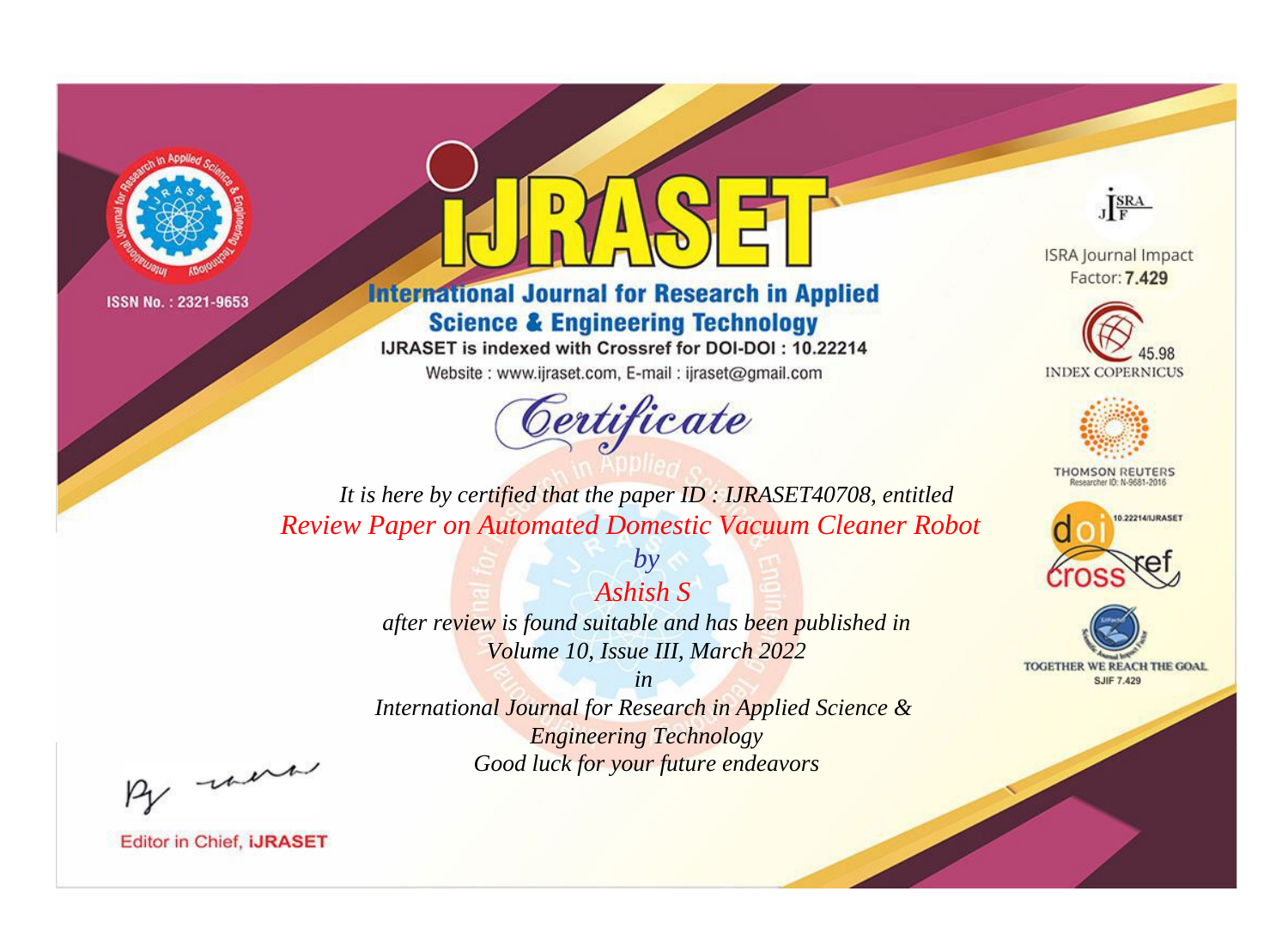



**International Journal for Research in Applied Science & Engineering Technology** 

IJRASET is indexed with Crossref for DOI-DOI: 10.22214

Website: www.ijraset.com, E-mail: ijraset@gmail.com



JERA

**ISRA Journal Impact** Factor: 7.429





**THOMSON REUTERS** 



TOGETHER WE REACH THE GOAL **SJIF 7.429** 

It is here by certified that the paper ID: IJRASET40708, entitled **Review Paper on Automated Domestic Vacuum Cleaner Robot** 

> **Gagan Deep K** after review is found suitable and has been published in Volume 10, Issue III, March 2022

 $by$ 

 $in$ International Journal for Research in Applied Science & **Engineering Technology** Good luck for your future endeavors

By morn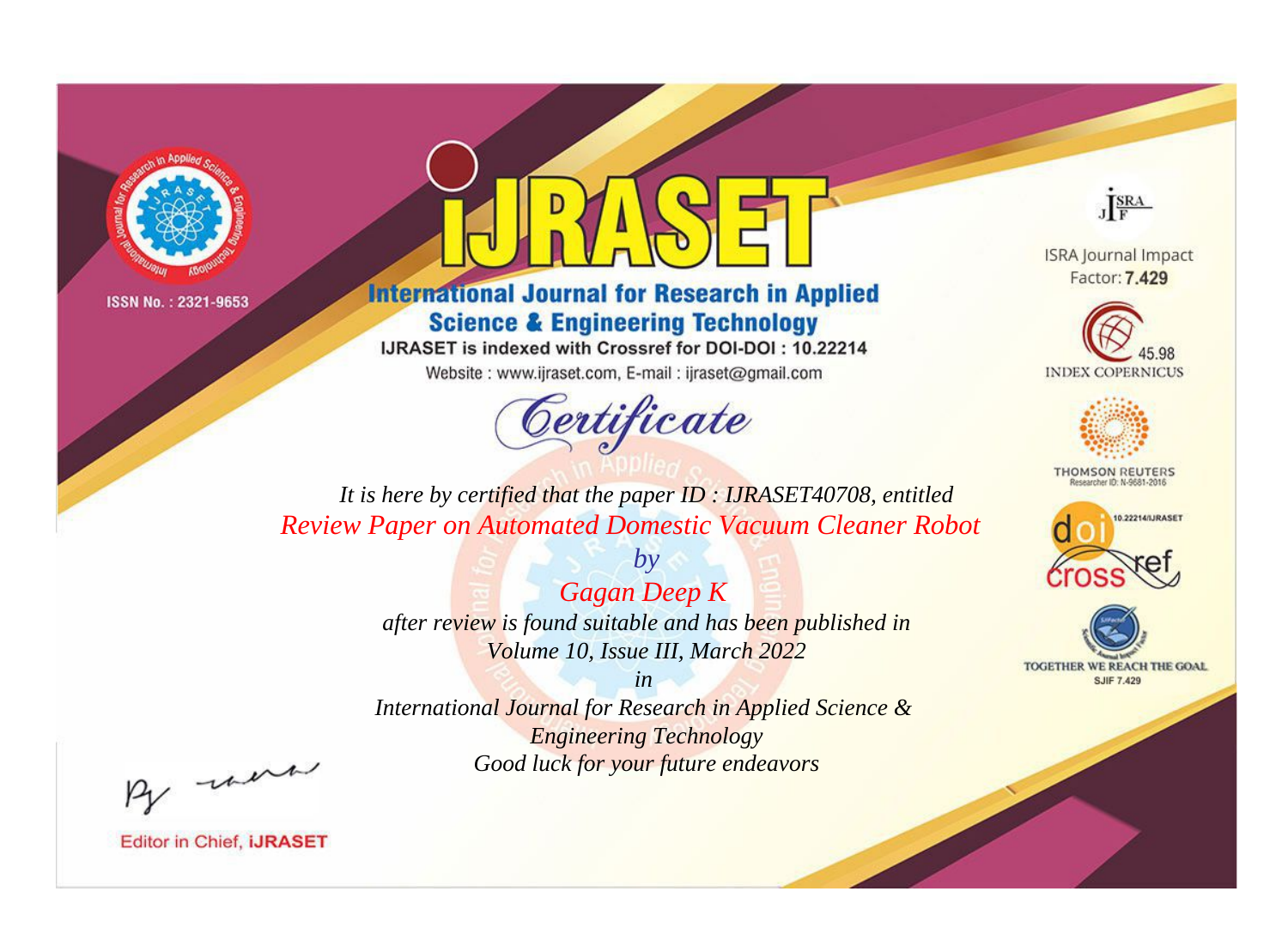

## **International Journal for Research in Applied Science & Engineering Technology**

IJRASET is indexed with Crossref for DOI-DOI: 10.22214

Website: www.ijraset.com, E-mail: ijraset@gmail.com

## Certificate



**ISRA Journal Impact** Factor: 7.429





**THOMSON REUTERS** 



TOGETHER WE REACH THE GOAL **SJIF 7.429** 

It is here by certified that the paper ID: IJRASET40708, entitled **Review Paper on Automated Domestic Vacuum Cleaner Robot** 

> $b\nu$ **Prashanth Kumar K M** after review is found suitable and has been published in Volume 10, Issue III, March 2022

 $in$ International Journal for Research in Applied Science & **Engineering Technology** Good luck for your future endeavors

By morn